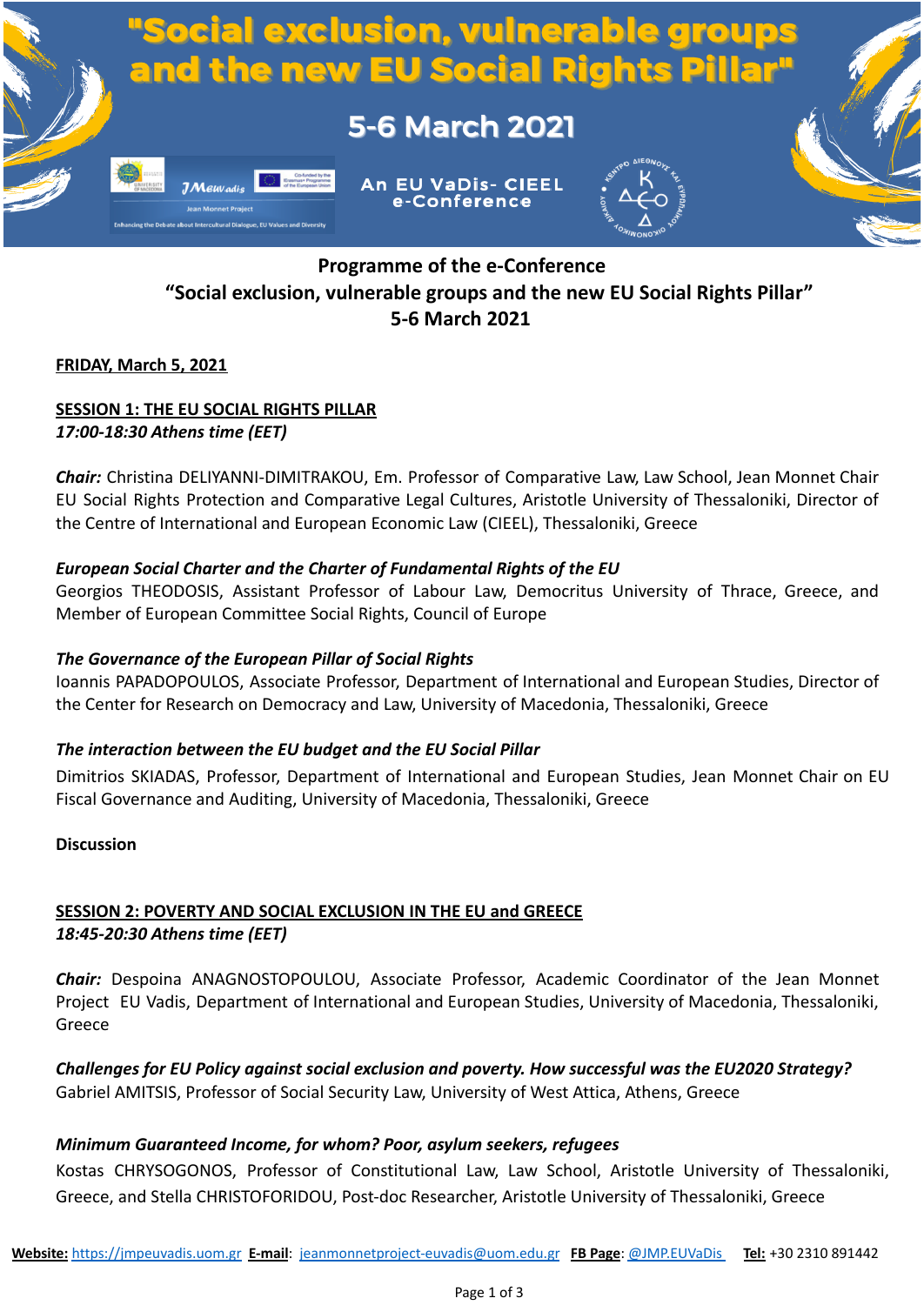

# *Social solidarity economy and social inclusion in Greece: radicalism does not meet vulnerability on the ground and in policy-making*

Dr. Sofia ADAM, Adjunct lecturer at the Department of Social Policy, Democritus University of Thrace, Adjunct Lecturer at the Master Program on Social Solidarity Economy, Hellenic Open University, Greece

### **Discussion**

### **SATURDAY, MARCH 6, 2021**

## **SESSION 3: EMPOWERING VULNERABLE GROUPS: ROMA AND PERSONS WITH DISABILITIES 16:00-17:20** *Athens time (EET)*

*Chair:* Kalliopi CHAINOGLOU, Assistant Professor, Department of International and European Studies, University of Macedonia, Thessaloniki, Greece

### *Overcoming the social exclusion of the Roma people*

Dr. Tina MAGAZZINI, Research Associate, Global Governance Programme, Robert Schuman Centre for Advanced Studies, European University Institute, Italy

### *Challenges for EU Policy for Roma integration* Nuno FERREIRA*,* Professor of Law, University of Sussex, Brighton, United Kingdom

#### *Accessibility and Inclusion in EU Disability Policy* Delia FERRI*,* Professor of Law, Maynooth University, Ireland

### **Discussion**

## **SESSION 4: EQUALITY AND POSITIVE DISCRIMINATION 17:30-19:00** *Athens time (EET)*

*Chair:* Lina PAPADOPOULOU, Associate Professor of Constitutional Law, Law School, Jean Monnet Chair for European Constitutional Law and Culture, Academic Coordinator of the AUTh Jean Monnet Centre of Excellence on "European Constitutionalism and Religion(s)", Aristotle University of Thessaloniki, Greece

### *Deep equality and religious diversity*

Lori G. BEAMAN*,* Professor, Canada Research Chair in Religious Diversity and Social Change, Ottawa University, Canada